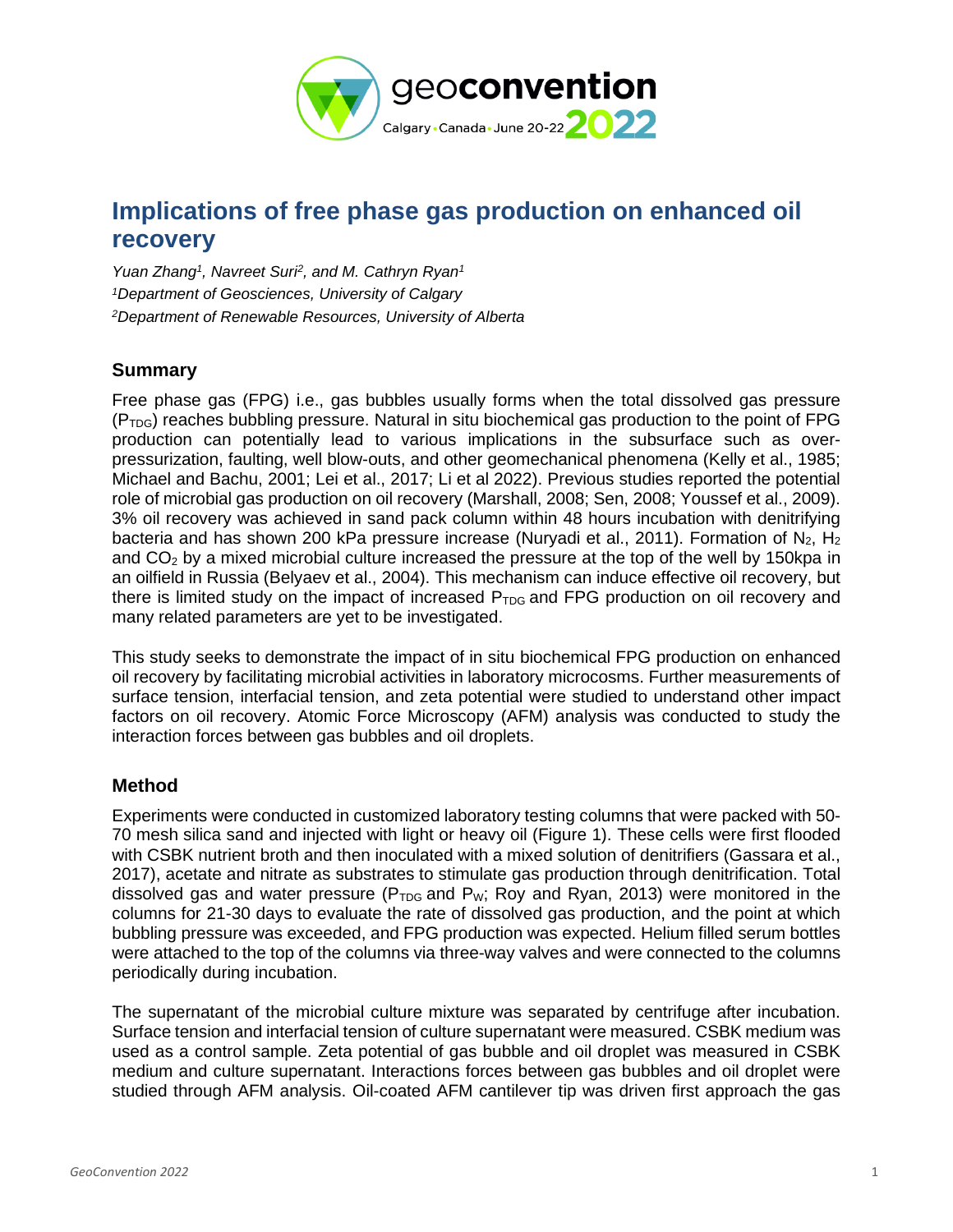

bubble in the culture supernatant solution and then retracted from the bubble until they are no longer in contact. The movement of cantilever and the corresponding interaction forces were recorded as a function of time.



**Figure 1** MEOR customized laboratory testing cells. Columns A, B, C were filled with light oil while D, E, F were filled with heavy oil. C and E were the control columns in each category. Effective oil recovery was observed in A, B, D, and F cells.

### **Results**

Both P<sub>W</sub> and P<sub>TDG</sub> started to increase shortly after the inoculation. After 24 hours, P<sub>W</sub> and P<sub>TDG</sub> increased to 154 and 150 kPa respectively from atmospheric pressure (~87 kPa). When the serum bottles connected to the column, there was significant drop of column  $P_W$  and  $P_{TDG}$  and fluid and free phase gas production in the serum bottles. Gas dissolution reduced oil viscosity, leading to increase of oil mobility (Holm and Josendal, 1974) and creating favorable conditions for subsequent oil recovery. Microbial activities increase the system pressure, leading to the repressurization of the columns. When the pressure was released, the dissolved gas will exsolve to free phase gas based on Henry's Law and induce the oil recovery flow. On average, 56.2  $\pm$ 14.2 % residual oil in place (ROIP) was produced from light oil columns A and B and 10.9  $\pm$  1.3 % ROIP was produced in heavy oil columns D and E.

Both surface tension and interfacial tension in culture supernatant were lower than those in CSBK media which indicates the biosurfactant production in the solution and the potential for oil emulsification. The existence of biosurfactant aids to break oil droplets into smaller sizes and increase the wettability of the pathway, contributing to the enhanced oil recovery (Youssef et al., 2009). There was emulsion formation between the culture supernatant and oil as compared to no emulsion formation between CSBK and oil. However, the emulsions were not very stable. Zeta potential of both gas bubble and oil droplets was lower in the culture supernatant comparing to CBSK, which is likely due to the presence of biosurfactant.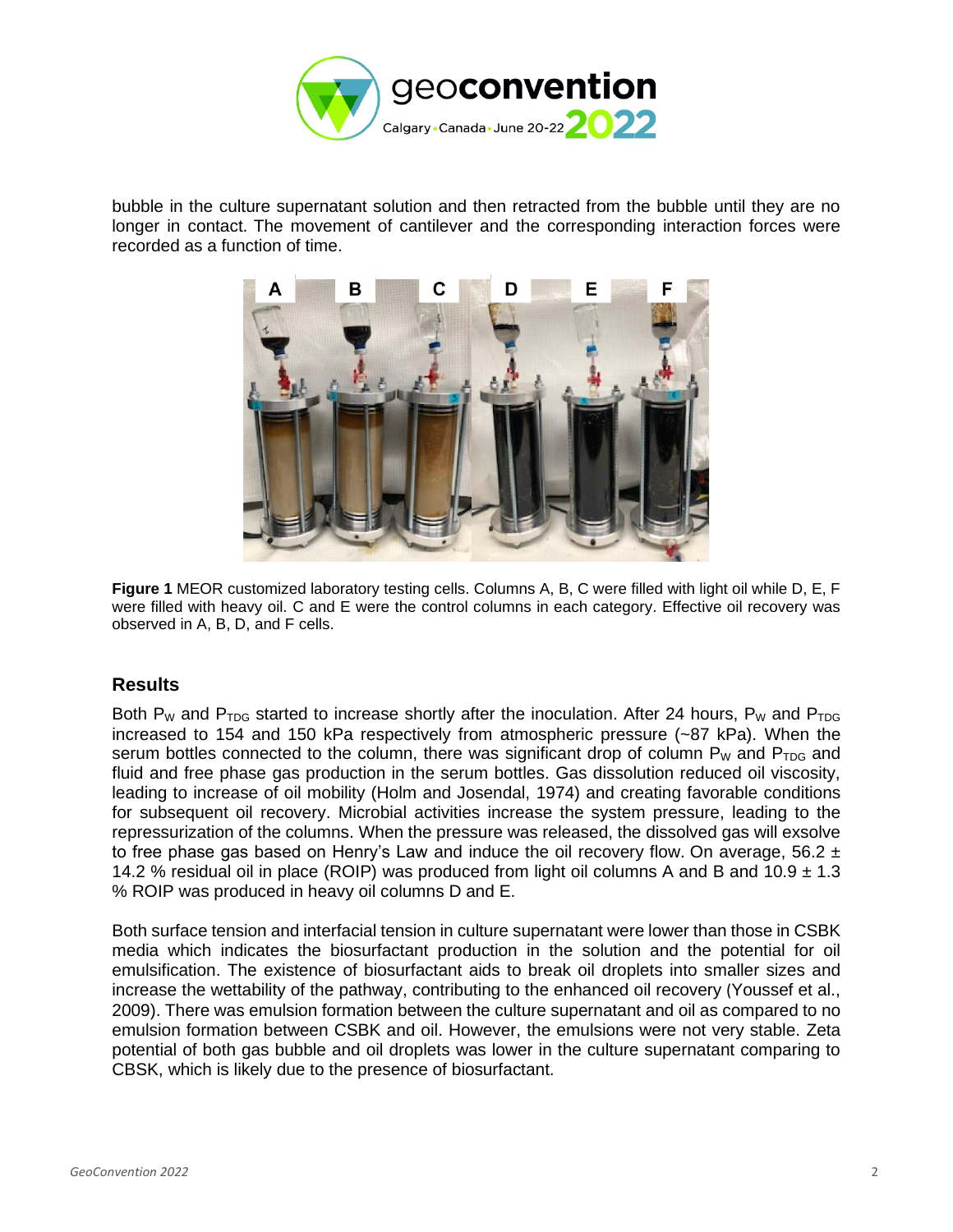

In AFM analysis, while the cantilever was approaching gas bubble, weak to strong repulsion was recorded. During retraction, the range of the adhesion force between heavy oil and gas bubbles (1.91nN) was recorded to be wider than that between light oil and gas bubbles (0.21nN). Overall, there was no strong attachment observed during this approach-retraction cycle for both heavy and light oil samples.

#### **Conclusions**

This study demonstrated successful enhanced oil recovery through microbial gas production (N<sub>2</sub>) and  $CO<sub>2</sub>$ ) in both heavy and light oil samples. The results of the FPG gas drive tests show a difference in recovery efficiency, which is higher in light oil columns comparing to heavy oil columns. The extensive microbial gas production increased  $P_{TDG}$  during incubation and FPG production during pressure depletion, serving as a driving force for oil recovery. Moderate biosurfactants were produced contributing to the oil emulsification and enhanced oil recovery.

#### **References**

Belyaev, S. S., Borzenkov, I. A., Nazina, T. N., Rozanova, E. P., Glumov, I. F., Ibatullin, R. R., & Ivanov, M. V. (2004). Use of microorganisms in the biotechnology for the enhancement of oil recovery. Microbiology, 73(5), 590-598.

Gassara, F., Suri, N., & Voordouw, G. (2017). Nitrate-mediated microbially enhanced oil recovery (N-MEOR) from model upflow bioreactors. Journal of hazardous materials, 324, 94-99.

Holm, L.W., Josendal, V.A., 1974. Mechanisms of oil displacement by carbon dioxide. Journal of Petroleum Technology 26,1427–1438.

Kelly, W. R., Matisoff, G., & Fisher, J. B. (1985). The effects of a gas well blow out on groundwater chemistry. Environmental Geology and Water Sciences, 7(4), 205-213.

Lei, X., Ma, S., Wang, X., & Su, J. (2017). Fault-valve behaviour and episodic gas flow in overpressured aquifersevidence from the 2010 MS5. 1 isolated shallow earthquake in Sichuan Basin, China. Progress in Computational Fluid Dynamics, an International Journal, 17(1), 2-12.

Li, C., Zhan, L., & Lu, H. (2022). Mechanisms for Overpressure Development in Marine Sediments. Journal of Marine Science and Engineering, 10(4), 490.

Marshall, S. L. (2008). Fundamental aspects of microbial enhanced oil recovery: A literature survey. National Research Flagships wealth from Oceans.

Michael, K., & Bachu, S. (2001). Fluids and pressure distributions in the foreland-basin succession in the west-central part of the Alberta Basin, Canada: Evidence for permeability barriers and hydrocarbon generation and migration. AAPG bulletin, 85(7), 1231-1252.

Nuryadi, A., Kishita, A., Watanabe, N., Vilcaez, J., & Kawai, N. (2011, September). EOR simulation by in situ nitrogen production via denitrifying bacteria and performance improvement by nitrogen alternating surfactant injection. In SPE Asia Pacific Oil and Gas Conference and Exhibition. OnePetro.

Roy, J. W., & Ryan, M. C. (2013). Effects of unconventional gas development on groundwater: a call for total dissolved gas pressure field measurements. Groundwater, 51(4), 480-482.